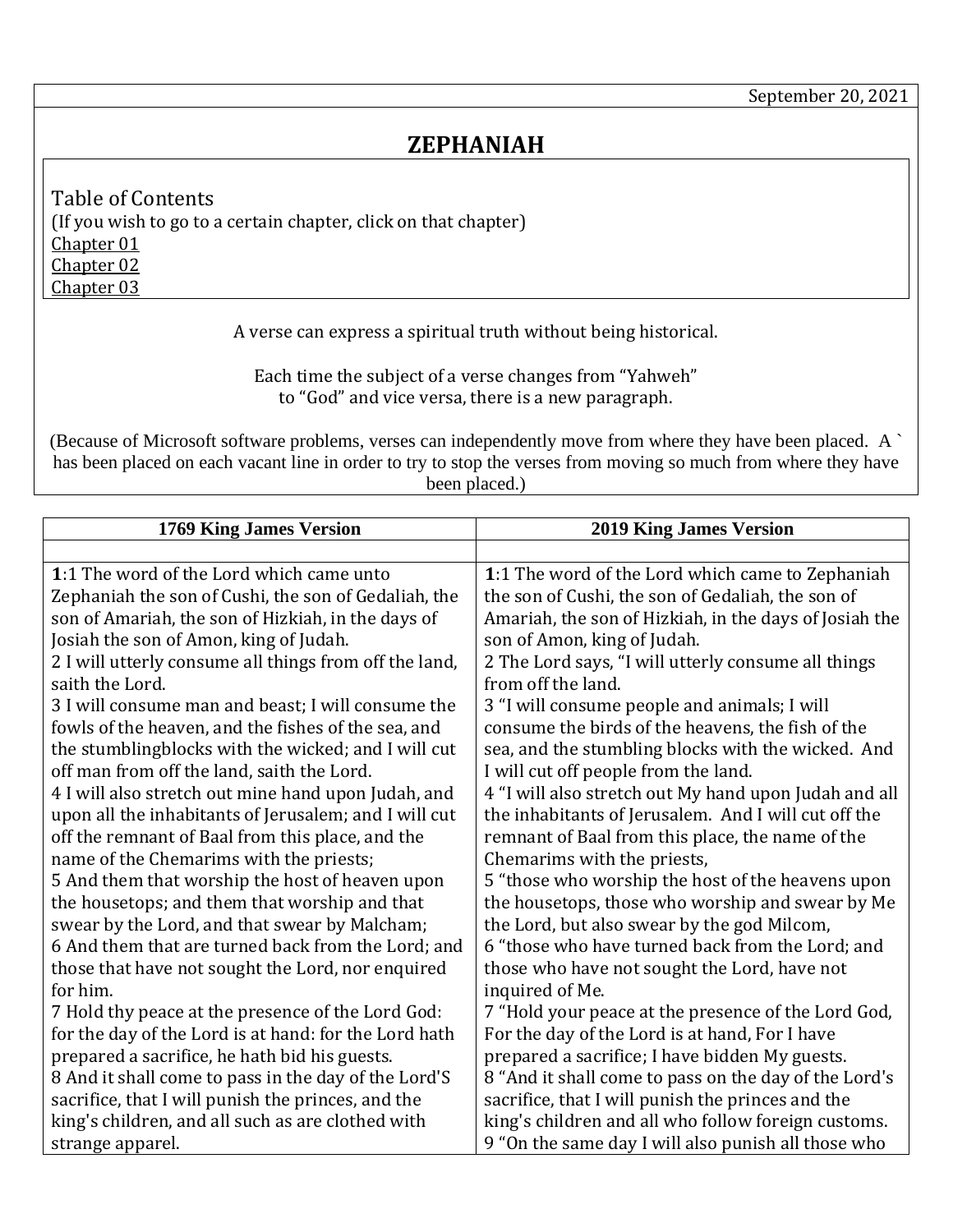<span id="page-1-0"></span>

| 9 In the same day also will I punish all those that                                       | worship pagan gods and who fill their masters'          |
|-------------------------------------------------------------------------------------------|---------------------------------------------------------|
| leap on the threshold, which fill their masters'                                          | houses with violence and deceit."                       |
| houses with violence and deceit.                                                          | 10 "It shall come to pass in that day, that there shall |
| 10 And it shall come to pass in that day, saith the                                       | be the noise of a cry from the Fish Gate, a howling     |
| Lord, that there shall be the noise of a cry from the                                     | from the second, and a great crashing from the hills.   |
| fish gate, and an howling from the second, and a                                          | 11 "Howl, you inhabitants of Maktesh, for all the       |
| great crashing from the hills.                                                            | merchant people are cut down; all those who bear        |
| 11 Howl, ye inhabitants of Maktesh, for all the                                           | silver are cut off.                                     |
| merchant people are cut down; all they that bear                                          | 12 "And it shall come to pass at that time, that I will |
| silver are cut off.                                                                       | search Jerusalem with a lamp, and punish the            |
| 12 And it shall come to pass at that time, that I will                                    | people who are satisfied with the sediment in their     |
| search Jerusalem with candles, and punish the men                                         | wine, who say in their heart, 'The Lord will not do     |
| that are settled on their lees: that say in their heart,                                  | good, nor will He do evil.'                             |
| The Lord will not do good, neither will he do evil.                                       | 13 "Therefore, their goods shall become a booty and     |
| 13 Therefore their goods shall become a booty, and                                        | their houses a desolation; also they shall build        |
| their houses a desolation: they shall also build                                          | houses but not inhabit them. And they shall plant       |
| houses, but not inhabit them; and they shall plant                                        | vineyards, but not drink the wine from them."           |
| vineyards, but not drink the wine thereof.                                                | 14 "The great day of the Lord is near; it is near and   |
| 14 The great day of the Lord is near, it is near, and                                     | hastens greatly, even the voice of the day of the       |
| hasteth greatly, even the voice of the day of the                                         | Lord; the mighty person shall cry bitterly then.        |
| Lord: the mighty man shall cry there bitterly.                                            | 15 "That day is a day of wrath, a day of trouble and    |
| 15 That day is a day of wrath, a day of trouble and                                       | distress, a day of waste and desolation, a day of       |
| distress, a day of wasteness and desolation, a day of                                     | darkness and gloominess, a day of clouds and thick      |
| darkness and gloominess, a day of clouds and thick                                        | darkness, and                                           |
| darkness,                                                                                 | 16 "a day of the trumpet and alarm against the          |
| 16 A day of the trumpet and alarm against the                                             | walled cities and the high towers.                      |
| fenced cities, and against the high towers.                                               | 17 "I will bring distress upon people so that they      |
| 17 And I will bring distress upon men, that they                                          | shall walk like they are blind because they have        |
| shall walk like blind men, because they have sinned                                       | sinned against the Lord. And their blood shall be       |
| against the Lord: and their blood shall be poured                                         | poured out like dust and their flesh like the dung."    |
| out as dust, and their flesh as the dung.                                                 | 18 "Neither their silver nor their gold shall be able   |
| 18 Neither their silver nor their gold shall be able to                                   | to deliver them on the day of the Lord's wrath, for     |
| deliver them in the day of the Lord'S wrath; but the                                      | the whole land shall be devoured by the fire of My      |
| whole land shall be devoured by the fire of his                                           | jealousy. For I shall make a speedy riddance of all     |
| jealousy: for he shall make even a speedy riddance<br>of all them that dwell in the land. | those who dwell in the land."                           |
|                                                                                           |                                                         |
| 2:1 Gather yourselves together, yea, gather                                               | 2:1 Zephaniah says, "Gather yourselves together,        |
| together, O nation not desired;                                                           | yes, gather together, you shameless nation              |
| 2 Before the decree bring forth, before the day pass                                      | 2 "before the decree brings forth, before the day       |
| as the chaff, before the fierce anger of the Lord                                         | passes as the chaff, before the fierce anger of the     |
| come upon you, before the day of the Lord'S anger                                         | Lord comes upon you, before the day of the Lord's       |
| come upon you.                                                                            | anger comes upon you.                                   |
| 3 Seek ye the Lord, all ye meek of the earth, which                                       | 3 "Seek the Lord, all you meek of the earth who         |
| have wrought his judgment; seek righteousness,                                            | have worked His judgment; seek righteousness;           |
| seek meekness: it may be ye shall be hid in the day                                       | seek meekness. It may be that you shall be hidden       |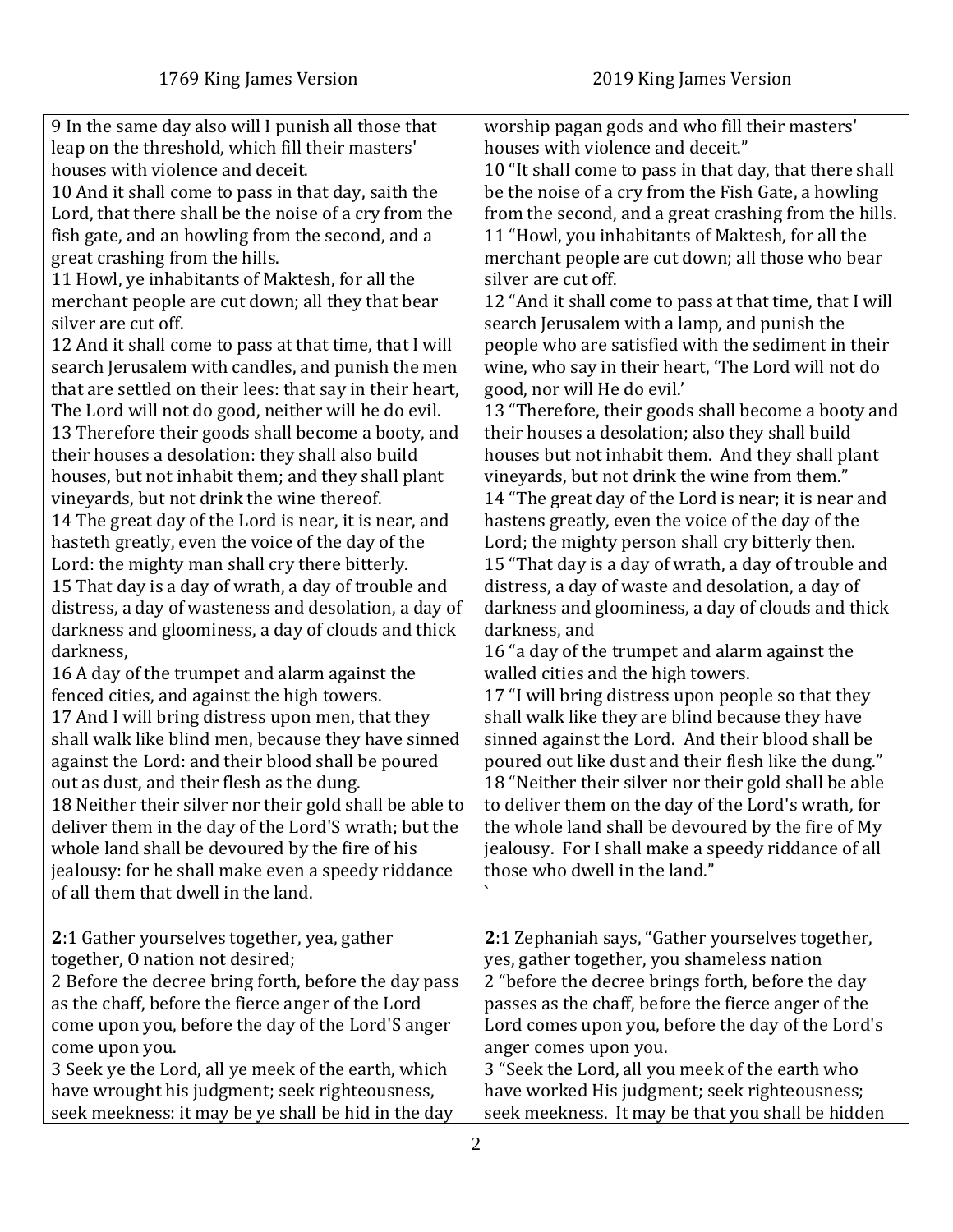| of the Lord'S anger.                                      | in the day of the Lord's anger.                        |
|-----------------------------------------------------------|--------------------------------------------------------|
| 4 & For Gaza shall be forsaken, and Ashkelon a            | 4 "For Gaza shall be forsaken and Ashkelon a           |
| desolation: they shall drive out Ashdod at the noon       | desolation; they shall drive out Ashdod at noon day,   |
| day, and Ekron shall be rooted up.                        | and Ekron shall be rooted up.                          |
| 5 Woe unto the inhabitants of the sea coast, the          | 5 "Woe to the inhabitants of the sea coast, the        |
| nation of the Cherethites! the word of the Lord is        | nation of the Cherethites! The word of the Lord is     |
| against you; O Canaan, the land of the Philistines, I     | against you; O Canaan, the land of the Philistines, 'I |
| will even destroy thee, that there shall be no            | will destroy you so that there shall be no             |
| inhabitant.                                               | inhabitant.'                                           |
| 6 And the sea coast shall be dwellings and cottages       | 6 "And the sea coast shall contain dwellings and       |
| for shepherds, and folds for flocks.                      | cottages for shepherds, and folds for flocks.          |
| 7 And the coast shall be for the remnant of the           | 7 "And the land shall be for the remnant of the tribe  |
| house of Judah; they shall feed thereupon: in the         | of Judah; they shall feed upon it. In the houses of    |
| houses of Ashkelon shall they lie down in the             | Ashkelon, they shall lie down in the evening, for the  |
| evening: for the Lord their God shall visit them, and     | Lord their God shall visit them and overturn their     |
| turn away their captivity.                                | captivity."                                            |
| 8 & I have heard the reproach of Moab, and the            | 8 The Lord says, "I have heard the reproach of         |
| revilings of the children of Ammon, whereby they          | Moab, and the revilings of the children of Ammon       |
| have reproached my people, and magnified                  | with which they have reproached My people and          |
| themselves against their border.                          | magnified themselves against their border."            |
| 9 Therefore as I live, saith the Lord of hosts, the God   | 9 The Lord of hosts, the God of Israel says,           |
| of Israel, Surely Moab shall be as Sodom, and the         | "Therefore, as I live, Surely Moab shall be like       |
| children of Ammon as Gomorrah, even the breeding          | Sodom, and the children of Ammon like Gomorrah,        |
| of nettles, and saltpits, and a perpetual desolation:     | even the breeding of nettles, and salt pits, and a     |
| the residue of my people shall spoil them, and the        | perpetual desolation. The residue of My people         |
| remnant of my people shall possess them.                  | shall plunder them, and the remnant of My people       |
|                                                           | shall possess them.                                    |
| 10 This shall they have for their pride, because they     | 10 "This they shall have for their pride because they  |
| have reproached and magnified themselves against          | have reproached and magnified themselves against       |
| the people of the Lord of hosts.                          | the people of the Lord of hosts.                       |
| 11 The Lord will be terrible unto them: for he will       | 11"I, the Lord will be terrible to them; for I will    |
| famish all the gods of the earth; and men shall           | famish all the gods of the earth; and people shall     |
| worship him, every one from his place, even all the       | worship Me, all from their places, even all the isles  |
| isles of the heathen.                                     | of the heathen.                                        |
| 12 & Ye Ethiopians also, ye shall be slain by my          | 12 "Also you Ethiopians shall be slain by My sword.    |
| sword.                                                    | 13 "And I will show My power against the north,        |
| 13 And he will stretch out his hand against the           | and destroy Assyria and will make Nineveh a            |
| north, and destroy Assyria; and will make Nineveh a       | desolation and dry like a wilderness.                  |
| desolation, and dry like a wilderness.                    | 14 "And flocks shall lie down in the midst of          |
| 14 And flocks shall lie down in the midst of her, all     | Nineveh, all the beasts of the nations; both the       |
| the beasts of the nations: both the cormorant and         | cormorant and the bittern shall lodge above the        |
| the bittern shall lodge in the upper lintels of it; their | windows of its buildings. Their voice shall sing in    |
| voice shall sing in the windows; desolation shall be      | the windows; desolation shall be on the thresholds;    |
| in the thresholds: for he shall uncover the cedar         | their cedar work will be uncovered.                    |
| work.                                                     | 15 "This is the rejoicing city that dwelt carelessly,  |
| 15 This is the rejoicing city that dwelt carelessly,      | that said in its heart, 'I am, and there is no other   |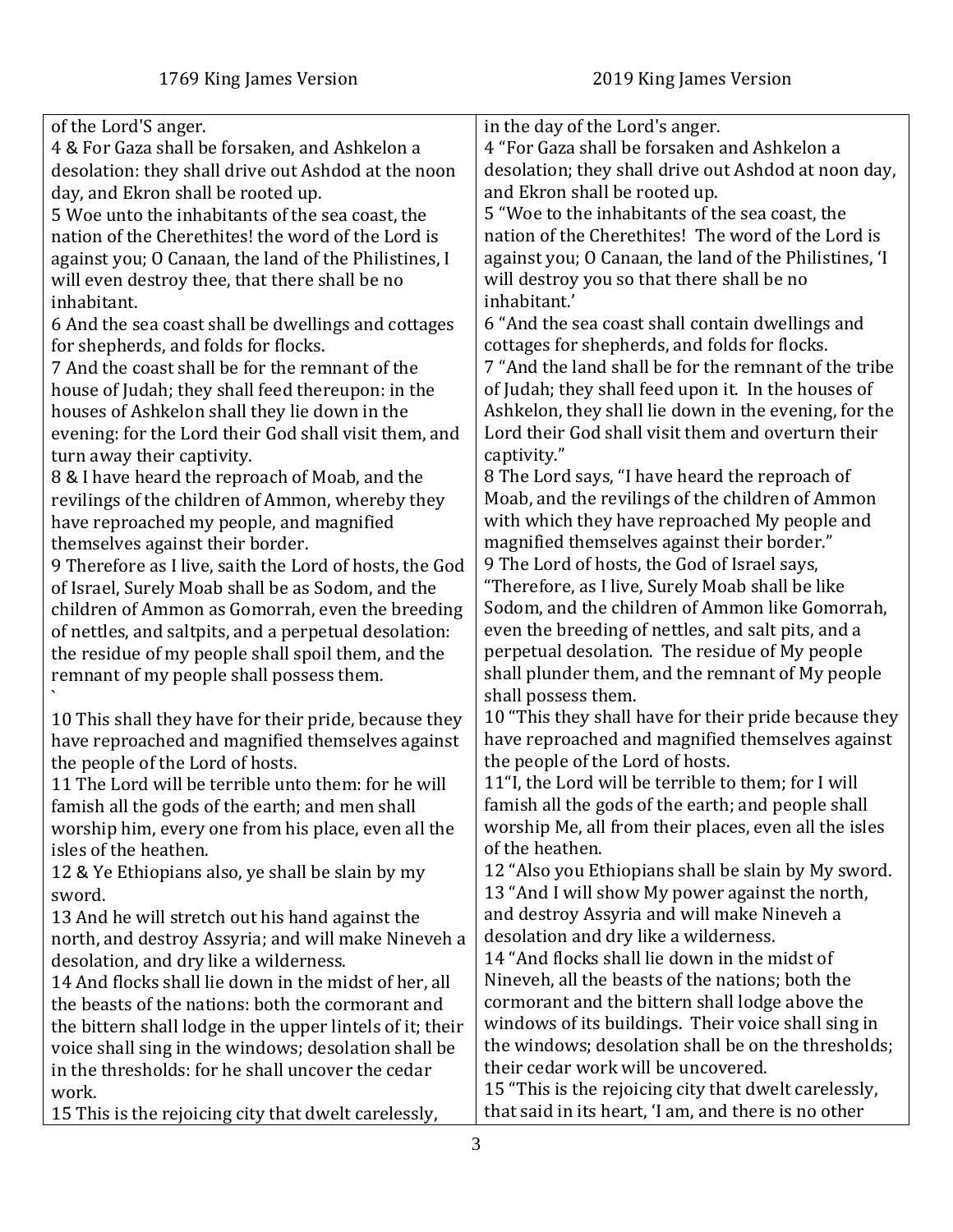<span id="page-3-0"></span>

| that said in her heart, I am, and there is none beside | beside me.' How Jerusalem has become a                  |
|--------------------------------------------------------|---------------------------------------------------------|
| me: how is she become a desolation, a place for        | desolation, a place for animals to lie down in! All     |
| beasts to lie down in! every one that passeth by her   | those who pass by it shall hiss, and wag their hand     |
| shall hiss, and wag his hand.                          | in horror.                                              |
|                                                        |                                                         |
| 3:1 Woe to her that is filthy and polluted, to the     | 3:1 Zephaniah says, "Woe to Jerusalem that is filthy    |
| oppressing city!                                       | and polluted, to the oppressing city!                   |
| 2 She obeyed not the voice; she received not           | 2 Jerusalem did not obey God's voice; it did not        |
| correction; she trusted not in the Lord; she drew      | receive correction; it did not trust in God; it did not |
| not near to her God.                                   | draw near to God.                                       |
| 3 Her princes within her are roaring lions; her        | 3 "Jerusalem's princes within it are roaring lions; its |
| judges are evening wolves; they gnaw not the bones     | judges are evening wolves; they do not leave any        |
| till the morrow.                                       | bones until the next day.                               |
| 4 Her prophets are light and treacherous persons:      | 4 "Her prophets are light and treacherous persons;      |
| her priests have polluted the sanctuary, they have     | her priests have polluted the sanctuary; they have      |
| done violence to the law.                              | done violence to the law.                               |
| 5 The just Lord is in the midst thereof; he will not   | 5 "The just God is in their midst; He will not engage   |
| do iniquity: every morning doth he bring his           | in iniquity; every morning He brings His judgment       |
| judgment to light, he faileth not; but the unjust      | to light. He does not fail, but the unjust person       |
| knoweth no shame.                                      | knows no shame."                                        |
| 6 I have cut off the nations: their towers are         | 6 The Lord says, "I have cut off the nations; their     |
| desolate; I made their streets waste, that none        | towers are desolate; I made their streets waste so      |
| passeth by: their cities are destroyed, so that there  | that no one passes by; their cities are destroyed so    |
| is no man, that there is none inhabitant.              | that there is no one left, there is no inhabitant."     |
| 7 I said, Surely thou wilt fear me, thou wilt receive  | 7 I the Lord said, 'Surely they will come to be in awe  |
| instruction; so their dwelling should not be cut off,  | of Me; they will receive instruction from Me so that    |
| howsoever I punished them: but they rose early,        | their dwelling will not be cut off. However, despite    |
| and corrupted all their doings.                        | how I punished them, they rose early and corrupted      |
|                                                        | all their actions."                                     |
| 8 & Therefore wait ye upon me, saith the Lord, until   | 8 The Lord says, "Therefore, wait upon Me until the     |
| the day that I rise up to the prey: for my             | day that I rise up to the prey, for My determination    |
| determination is to gather the nations, that I may     | is to gather the nations, to assemble the kingdoms      |
| assemble the kingdoms, to pour upon them mine          | to pour upon them My indignation, even all My           |
| indignation, even all my fierce anger: for all the     | fierce anger. For all the earth shall be devoured       |
| earth shall be devoured with the fire of my jealousy.  | with the fire of My jealousy.                           |
| 9 For then will I turn to the people a pure language,  | 9 "For then I will give a pure language to the people   |
| that they may all call upon the name of the Lord, to   | so that they all may call upon the name of the Lord     |
| serve him with one consent.                            | to serve Me with one consent.                           |
| 10 From beyond the rivers of Ethiopia my               | 10 "From beyond the rivers of Ethiopia My               |
| suppliants, even the daughter of my dispersed, shall   | suppliants, even the daughter of My dispersed, shall    |
| bring mine offering.                                   | bring My offering.                                      |
| 11 In that day shalt thou not be ashamed for all thy   | 11 "In that day you shall not be ashamed for all your   |
| doings, wherein thou hast transgressed against me:     | actions in which you have transgressed against Me.      |
| for then I will take away out of the midst of thee     | For then I will take away out of the midst of you       |
| them that rejoice in thy pride, and thou shalt no      | those who rejoice in their pride, and you shall not     |
| more be haughty because of my holy mountain.           | be haughty anymore on My holy mountain.                 |
|                                                        |                                                         |